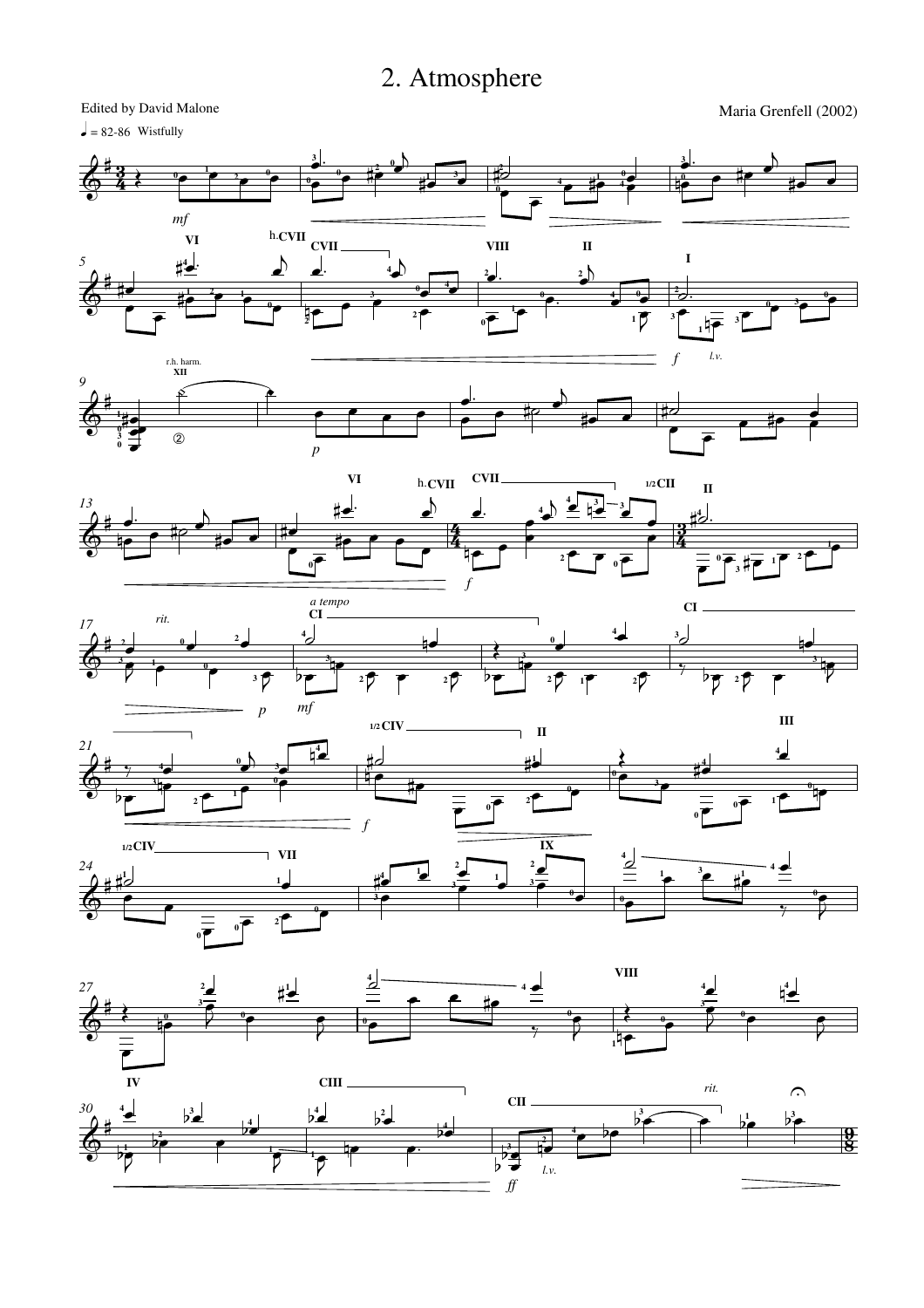













 $\sqrt{2}$ 

 $l = 132$